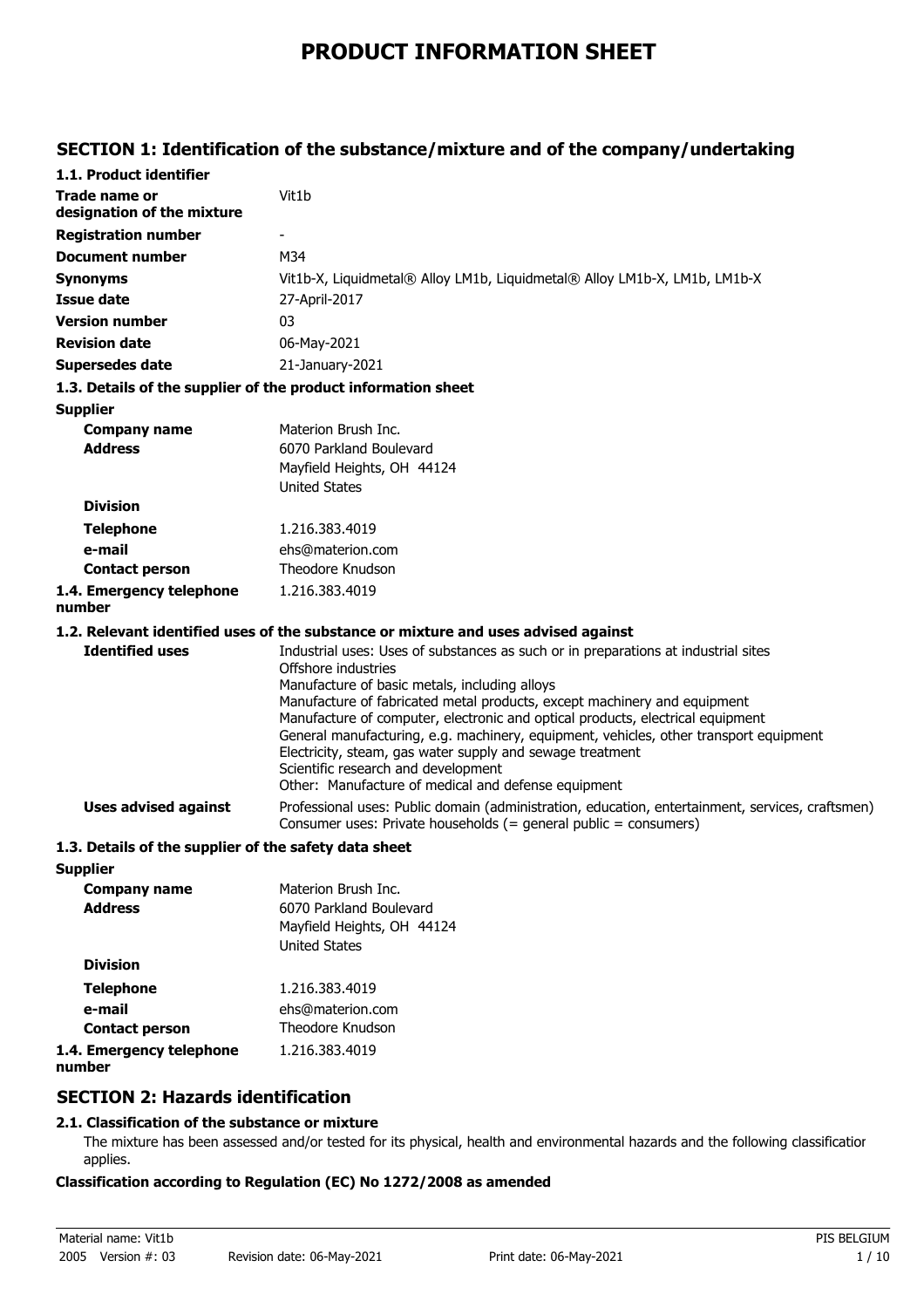| <b>Health hazards</b>                                       |                           |                                                                                                                                                                                                                                                                  |                                                                                                                                                                                                              |  |
|-------------------------------------------------------------|---------------------------|------------------------------------------------------------------------------------------------------------------------------------------------------------------------------------------------------------------------------------------------------------------|--------------------------------------------------------------------------------------------------------------------------------------------------------------------------------------------------------------|--|
| Serious eye damage/eye irritation                           |                           | Category 2                                                                                                                                                                                                                                                       |                                                                                                                                                                                                              |  |
| Skin sensitisation                                          |                           | Category 1                                                                                                                                                                                                                                                       | H317 - May cause an allergic skin<br>reaction.                                                                                                                                                               |  |
| Carcinogenicity                                             |                           | Category 1B                                                                                                                                                                                                                                                      | H350i - May cause cancer by<br>inhalation.                                                                                                                                                                   |  |
| Specific target organ toxicity - repeated<br>exposure       |                           | Category 1 (Respiratory system)                                                                                                                                                                                                                                  | H372 - Causes damage to organs<br>(respiratory system) through<br>prolonged or repeated exposure by<br>inhalation.                                                                                           |  |
| <b>Hazard summary</b>                                       | <b>DANGER</b>             |                                                                                                                                                                                                                                                                  |                                                                                                                                                                                                              |  |
|                                                             |                           | May cause allergy or asthma symptoms or breathing difficulties if inhaled. Possible reproductive<br>hazard. Causes damage to organs. Danger of serious damage to health by prolonged exposure.<br>Dangerous for the environment if discharged into watercourses. | Fatal if inhaled. Very toxic. Harmful if absorbed through skin. Harmful in contact with eyes. Cancer<br>hazard. May cause an allergic skin reaction. May cause sensitisation by inhalation and skin contact. |  |
| 2.2. Label elements                                         |                           |                                                                                                                                                                                                                                                                  |                                                                                                                                                                                                              |  |
| Label according to Regulation (EC) No. 1272/2008 as amended |                           |                                                                                                                                                                                                                                                                  |                                                                                                                                                                                                              |  |
| <b>Contains:</b>                                            |                           | Beryllium, COPPER FLAKES (COATED WITH ALIPHATIC ACID), NICKEL POWDER; [PARTICLE<br>DIAMETER < 1MM], Titanium, ZIRCONIUM POWDER, DRY (NON PYROPHORIC)                                                                                                             |                                                                                                                                                                                                              |  |
| <b>Hazard pictograms</b>                                    |                           |                                                                                                                                                                                                                                                                  |                                                                                                                                                                                                              |  |
| <b>Signal word</b>                                          | Danger                    |                                                                                                                                                                                                                                                                  |                                                                                                                                                                                                              |  |
| <b>Hazard statements</b>                                    |                           |                                                                                                                                                                                                                                                                  |                                                                                                                                                                                                              |  |
| H317                                                        |                           | May cause an allergic skin reaction.                                                                                                                                                                                                                             |                                                                                                                                                                                                              |  |
| H350i                                                       |                           | May cause cancer by inhalation.                                                                                                                                                                                                                                  |                                                                                                                                                                                                              |  |
| H372                                                        | inhalation.               | Causes damage to organs (respiratory system) through prolonged or repeated exposure by                                                                                                                                                                           |                                                                                                                                                                                                              |  |
| <b>Precautionary statements</b>                             |                           |                                                                                                                                                                                                                                                                  |                                                                                                                                                                                                              |  |
| <b>Prevention</b>                                           |                           |                                                                                                                                                                                                                                                                  |                                                                                                                                                                                                              |  |
|                                                             |                           | Minimise dust generation and accumulation.                                                                                                                                                                                                                       |                                                                                                                                                                                                              |  |
| P201                                                        |                           | Obtain special instructions before use.                                                                                                                                                                                                                          |                                                                                                                                                                                                              |  |
| P202                                                        |                           | Do not handle until all safety precautions have been read and understood.                                                                                                                                                                                        |                                                                                                                                                                                                              |  |
| P260                                                        | Do not breathe dust/fume. |                                                                                                                                                                                                                                                                  |                                                                                                                                                                                                              |  |
| P264                                                        |                           | Wash thoroughly after handling.                                                                                                                                                                                                                                  |                                                                                                                                                                                                              |  |
| P270                                                        |                           | Do not eat, drink or smoke when using this product.                                                                                                                                                                                                              |                                                                                                                                                                                                              |  |
| P271                                                        |                           | Use only outdoors or in a well-ventilated area.                                                                                                                                                                                                                  |                                                                                                                                                                                                              |  |
| P272                                                        |                           | Contaminated work clothing should not be allowed out of the workplace.                                                                                                                                                                                           |                                                                                                                                                                                                              |  |
| P272                                                        |                           | Contaminated work clothing must not be allowed out of the workplace.                                                                                                                                                                                             |                                                                                                                                                                                                              |  |
| P280                                                        |                           | Wear protective gloves/protective clothing/eye protection/face protection.                                                                                                                                                                                       |                                                                                                                                                                                                              |  |
| <b>Response</b>                                             |                           |                                                                                                                                                                                                                                                                  |                                                                                                                                                                                                              |  |
| $P302 + P350$                                               |                           | If on skin: Wash with plenty of water.                                                                                                                                                                                                                           |                                                                                                                                                                                                              |  |
| $P304 + P340$                                               |                           | IF INHALED: Remove person to fresh air and keep comfortable for breathing.                                                                                                                                                                                       |                                                                                                                                                                                                              |  |
| $P308 + P313$                                               |                           | If exposed or concerned: Get medical advice/attention.                                                                                                                                                                                                           |                                                                                                                                                                                                              |  |
| P312                                                        |                           | Call a POISON CENTRE/doctor if you feel unwell.                                                                                                                                                                                                                  |                                                                                                                                                                                                              |  |
| P320                                                        |                           | Specific treatment is urgent (see this label).                                                                                                                                                                                                                   |                                                                                                                                                                                                              |  |
| P330                                                        | Rinse mouth.              |                                                                                                                                                                                                                                                                  |                                                                                                                                                                                                              |  |
| $P333 + P313$                                               |                           | If skin irritation or rash occurs: Get medical advice/attention.                                                                                                                                                                                                 |                                                                                                                                                                                                              |  |
| $P342 + P311$                                               |                           | If experiencing respiratory symptoms: Call a poison centre/doctor.                                                                                                                                                                                               |                                                                                                                                                                                                              |  |
| $P362 + P364$                                               |                           | Take off contaminated clothing and wash it before reuse.                                                                                                                                                                                                         |                                                                                                                                                                                                              |  |
| <b>Storage</b>                                              |                           |                                                                                                                                                                                                                                                                  |                                                                                                                                                                                                              |  |
| $P403 + P233$                                               |                           | Store in a well-ventilated place. Keep container tightly closed.                                                                                                                                                                                                 |                                                                                                                                                                                                              |  |
| P405                                                        | Store locked up.          |                                                                                                                                                                                                                                                                  |                                                                                                                                                                                                              |  |
|                                                             |                           |                                                                                                                                                                                                                                                                  |                                                                                                                                                                                                              |  |
| <b>Disposal</b>                                             |                           |                                                                                                                                                                                                                                                                  |                                                                                                                                                                                                              |  |
| P501                                                        |                           | Dispose of contents/container in accordance with local/regional/national/international regulations.                                                                                                                                                              |                                                                                                                                                                                                              |  |
| Supplemental label<br>information                           |                           | For further information, please contact the Product Stewardship Department at +1.216.383.4019.                                                                                                                                                                   |                                                                                                                                                                                                              |  |
| 2.3. Other hazards                                          | None known.               |                                                                                                                                                                                                                                                                  |                                                                                                                                                                                                              |  |
| Material name: Vit1b                                        |                           |                                                                                                                                                                                                                                                                  | PIS BELGIUM                                                                                                                                                                                                  |  |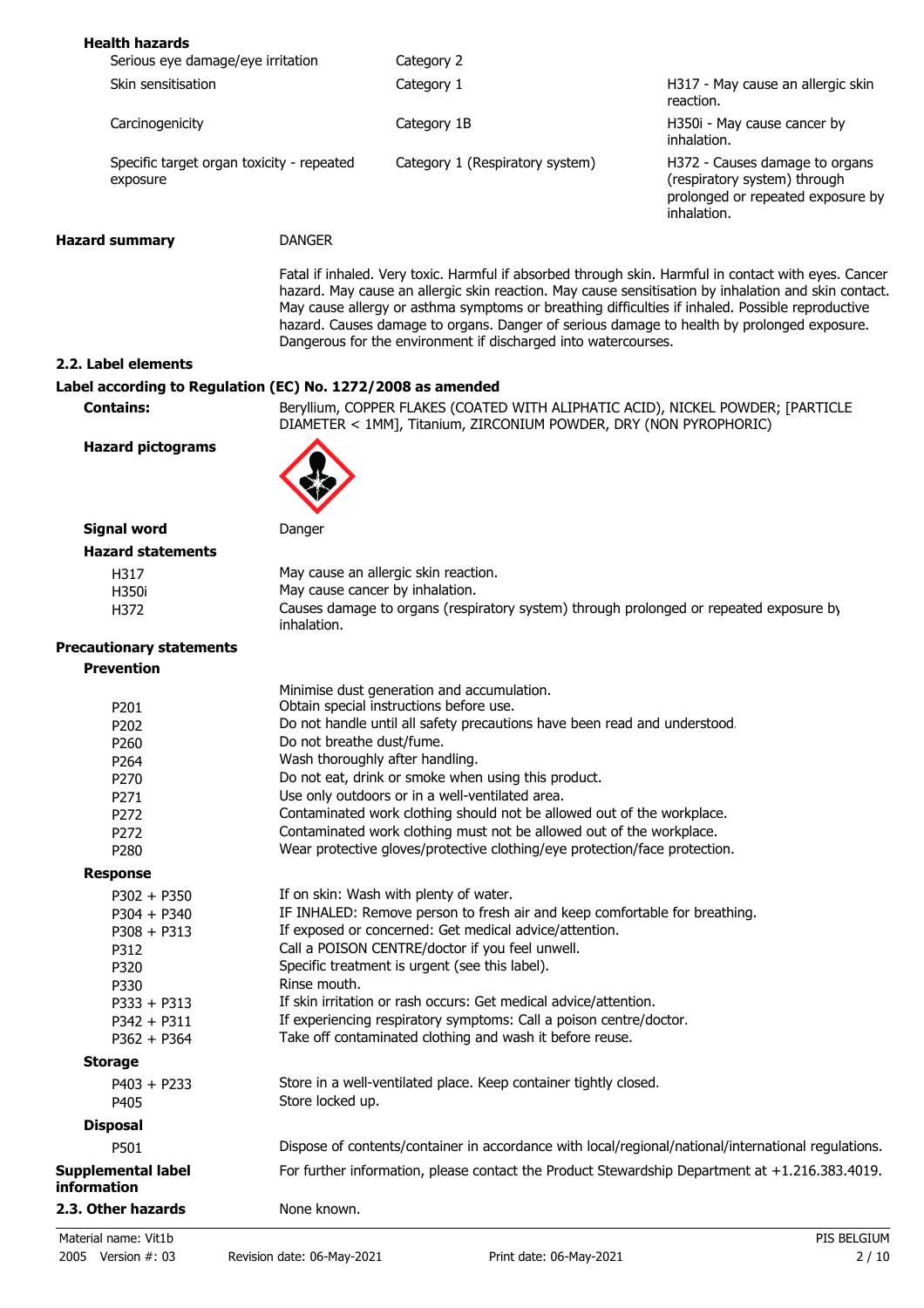## **SECTION 3: Composition/information on ingredients**

#### **3.2. Mixtures**

| <b>Chemical name</b>                                                                                                                                                                                    | $\frac{0}{0}$ | No.                    | CAS-No. / EC REACH Registration No. Index No. |              | <b>Notes</b> |
|---------------------------------------------------------------------------------------------------------------------------------------------------------------------------------------------------------|---------------|------------------------|-----------------------------------------------|--------------|--------------|
| ZIRCONIUM POWDER, DRY (NON<br>PYROPHORIC)                                                                                                                                                               | $63,5 - 80$   | 7440-67-7<br>231-176-9 |                                               | 040-002-00-9 |              |
| <b>Classification:</b> Flam. Sol. 2; H228, Pyr. Sol. 1; H250, Self-heat. 1; H251, Water-React.<br>2;H261, Skin Irrit. 2;H315, Skin Sens. 1;H317, Eye Irrit. 2;H319, STOT SE<br>3; H335, STOT RE 1; H372 |               |                        |                                               |              |              |
| COPPER FLAKES (COATED WITH<br>ALIPHATIC ACID)                                                                                                                                                           | $7 - 15$      | 7440-50-8<br>231-159-6 | 01-2119480154-42-0080                         |              |              |
| <b>Classification: -</b>                                                                                                                                                                                |               |                        |                                               |              |              |
| NICKEL POWDER; [PARTICLE<br>DIAMETER < 1MM                                                                                                                                                              | $6 - 14$      | 7440-02-0<br>231-111-4 | 01-2119438727-29-0049 028-002-00-7            |              |              |
| Classification: Skin Sens. 1; H317, STOT SE 3; H335, Carc. 2; H351, STOT RE 2; H373                                                                                                                     |               |                        |                                               | 7,S          |              |
| Titanium                                                                                                                                                                                                | $5 - 13$      | 7440-32-6<br>231-142-3 |                                               |              |              |
| <b>Classification: -</b>                                                                                                                                                                                |               |                        |                                               |              |              |
| Beryllium                                                                                                                                                                                               | $2 - 4.5$     | 7440-41-7<br>231-150-7 | 01-2119487146-32-0000 004-001-00-7            |              | #            |
| <b>Classification:</b> Skin Sens. 1;H317, STOT SE 3;H335, Carc. 1B;H350i, STOT RE 1;H372                                                                                                                |               |                        |                                               |              |              |

## **List of abbreviations and symbols that may be used above**

CLP: Regulation No. 1272/2008. DSD: Directive 67/548/EEC.

#### **SECTION 4: First aid measures**

**General information**

If exposed or concerned: get medical attention/advice. Get medical attention if symptoms occur. Wash contaminated clothing before reuse. As supplied, there is no immediate medical risk with beryllium products in article form. First aid measures provided are related to particulate containing beryllium.

#### **4.1. Description of first aid measures**

| <b>Inhalation</b>                                                      | If symptoms develop move victim to fresh air. For breathing difficulties, oxygen may be necessary.<br>Breathing difficulty caused by inhalation of particulate requires immediate removal to fresh air. If<br>breathing has stopped, perform artificial respiration and obtain medical help.                                                                                                                                                                                                                                            |
|------------------------------------------------------------------------|-----------------------------------------------------------------------------------------------------------------------------------------------------------------------------------------------------------------------------------------------------------------------------------------------------------------------------------------------------------------------------------------------------------------------------------------------------------------------------------------------------------------------------------------|
| <b>Skin contact</b>                                                    | Take off contaminated clothing and wash before reuse. Thoroughly wash skin cuts or wounds to<br>remove all particulate debris from the wound. Seek medical attention for wounds that cannot be<br>thoroughly cleansed. Treat skin cuts and wounds with standard first aid practices such as<br>cleansing, disinfecting and covering to prevent wound infection and contamination before<br>continuing work. Obtain medical help for persistent irritation. Material accidentally implanted or<br>lodged under the skin must be removed. |
| Eye contact                                                            | Immediately flush eyes with plenty of water for at least 15 minutes, lifting lower and upper eyelids<br>occasionally. Get medical attention if symptoms persist.                                                                                                                                                                                                                                                                                                                                                                        |
| <b>Ingestion</b>                                                       | If swallowed, seek medical advice immediately and show this container or label. Induce vomiting<br>immediately as directed by medical personnel. Never give anything by mouth to an unconscious<br>person.                                                                                                                                                                                                                                                                                                                              |
| 4.2. Most important<br>symptoms and effects, both<br>acute and delayed | May cause allergic skin reaction. Prolonged exposure may cause chronic effects.                                                                                                                                                                                                                                                                                                                                                                                                                                                         |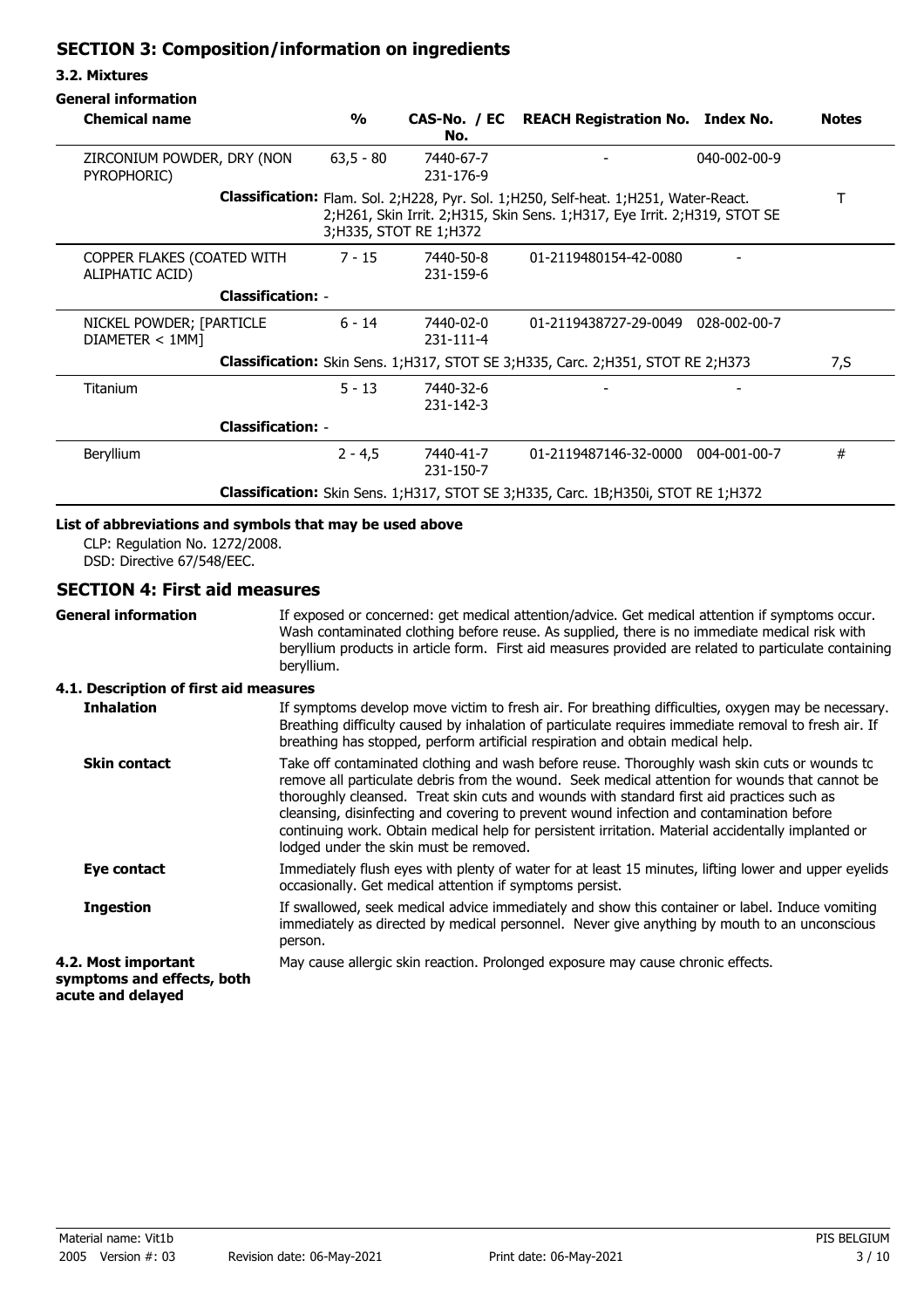| 4.3. Indication of any<br>immediate medical attention<br>and special treatment<br>needed | Treatment of Chronic Beryllium Disease: There is no known treatment which will cure chronic<br>beryllium disease. Prednisone or other corticosteroids are the most specific treatment currently<br>available. They are directed at suppressing the immunological reaction and can be effective in<br>diminishing signs and symptoms of chronic beryllium disease. In cases where steroid therapy has<br>had only partial or minimal effectiveness, other immunosuppressive agents, such as<br>cyclophosphamide, cyclosporine, or methotrexate, have been used. In view of the potential side<br>effects of all the immunosuppressive medications, including steroids such as prednisone, they<br>should be used only under the direct care of a physician. Other treatment, such as oxygen, inhaled<br>steroids or bronchodilators, may be prescribed by some physicians and can be effective in selected<br>cases. In general, treatment is reserved for cases with significant symptoms and/or significant loss<br>of lung function. The decision about when and with what medication to treat is a judgment<br>situation for individual physicians. |
|------------------------------------------------------------------------------------------|--------------------------------------------------------------------------------------------------------------------------------------------------------------------------------------------------------------------------------------------------------------------------------------------------------------------------------------------------------------------------------------------------------------------------------------------------------------------------------------------------------------------------------------------------------------------------------------------------------------------------------------------------------------------------------------------------------------------------------------------------------------------------------------------------------------------------------------------------------------------------------------------------------------------------------------------------------------------------------------------------------------------------------------------------------------------------------------------------------------------------------------------------------|
|                                                                                          | In their 2014 official statement on the Diagnosis and Management of Beryllium Sensitivity and<br>Chronic Beryllium Disease, the American Thoracic Society states that "it seems prudent for workers<br>with BeS to avoid all future occupational exposure to beryllium."                                                                                                                                                                                                                                                                                                                                                                                                                                                                                                                                                                                                                                                                                                                                                                                                                                                                               |
|                                                                                          | The effects of continued low exposure to beryllium are unknown for individuals who are sensitized<br>to beryllium or who have a diagnosis of chronic beryllium disease. It is generally recommended<br>that persons who are sensitized to beryllium or who have CBD terminate their occupational<br>exposure to beryllium.                                                                                                                                                                                                                                                                                                                                                                                                                                                                                                                                                                                                                                                                                                                                                                                                                             |
| <b>SECTION 5: Firefighting measures</b>                                                  |                                                                                                                                                                                                                                                                                                                                                                                                                                                                                                                                                                                                                                                                                                                                                                                                                                                                                                                                                                                                                                                                                                                                                        |
| <b>General fire hazards</b>                                                              | Not available.                                                                                                                                                                                                                                                                                                                                                                                                                                                                                                                                                                                                                                                                                                                                                                                                                                                                                                                                                                                                                                                                                                                                         |
| 5.1. Extinguishing media                                                                 |                                                                                                                                                                                                                                                                                                                                                                                                                                                                                                                                                                                                                                                                                                                                                                                                                                                                                                                                                                                                                                                                                                                                                        |
| Suitable extinguishing<br>media                                                          | The product is non-combustible. Use extinguishing measures that are appropriate to loca<br>circumstances and the surrounding environment.                                                                                                                                                                                                                                                                                                                                                                                                                                                                                                                                                                                                                                                                                                                                                                                                                                                                                                                                                                                                              |
| <b>Unsuitable extinguishing</b><br>media                                                 | Do not use water to extinguish fires around operations involving molten metal due to the potential<br>for steam explosions.                                                                                                                                                                                                                                                                                                                                                                                                                                                                                                                                                                                                                                                                                                                                                                                                                                                                                                                                                                                                                            |
| 5.2. Special hazards arising<br>from the substance or<br>mixture                         | Not available.                                                                                                                                                                                                                                                                                                                                                                                                                                                                                                                                                                                                                                                                                                                                                                                                                                                                                                                                                                                                                                                                                                                                         |
| 5.3. Advice for firefighters                                                             |                                                                                                                                                                                                                                                                                                                                                                                                                                                                                                                                                                                                                                                                                                                                                                                                                                                                                                                                                                                                                                                                                                                                                        |
| <b>Special protective</b><br>equipment for<br>firefighters                               | Firefighters should wear full protective clothing including self contained breathing apparatus.                                                                                                                                                                                                                                                                                                                                                                                                                                                                                                                                                                                                                                                                                                                                                                                                                                                                                                                                                                                                                                                        |
| <b>Special firefighting</b><br>procedures                                                | Move containers from fire area if you can do so without risk. Water runoff can cause environmental<br>damage.                                                                                                                                                                                                                                                                                                                                                                                                                                                                                                                                                                                                                                                                                                                                                                                                                                                                                                                                                                                                                                          |
| <b>Specific methods</b>                                                                  | Pressure-demand self-contained breathing apparatus must be worn by firefighters or any other<br>persons potentially exposed to the particulate released during or after a fire.                                                                                                                                                                                                                                                                                                                                                                                                                                                                                                                                                                                                                                                                                                                                                                                                                                                                                                                                                                        |
| <b>SECTION 6: Accidental release measures</b>                                            |                                                                                                                                                                                                                                                                                                                                                                                                                                                                                                                                                                                                                                                                                                                                                                                                                                                                                                                                                                                                                                                                                                                                                        |

#### **6.1. Personal precautions, protective equipment and emergency procedures**

| For non-emergency<br>personnel                               | In solid form this material poses no special clean-up problems. Wear appropriate protective<br>equipment and clothing during clean-up.                                                                                                                                                 |
|--------------------------------------------------------------|----------------------------------------------------------------------------------------------------------------------------------------------------------------------------------------------------------------------------------------------------------------------------------------|
| For emergency<br>responders                                  | Not available.                                                                                                                                                                                                                                                                         |
| 6.2. Environmental<br>precautions                            | Avoid release to the environment. In the event of a spill or accidental release, notify relevant<br>authorities in accordance with all applicable regulations. Prevent further leakage or spillage if safe<br>to do so. Avoid discharge into drains, water courses or onto the ground. |
| 6.3. Methods and material for<br>containment and cleaning up | Clean up in accordance with all applicable regulations.                                                                                                                                                                                                                                |
| 6.4. Reference to other<br>sections                          | For personal protection, see section 8 of the PIS. For waste disposal, see section 13 of the PIS.                                                                                                                                                                                      |

## **SECTION 7: Handling and storage**

| 7.1. Precautions for safe<br>handling                                          | Obtain special instructions before use. Do not handle until all safety precautions have been read<br>and understood. Minimise dust generation and accumulation. Do not breathe dust/fume. Wear<br>protective gloves/protective clothing/eye protection/face protection. Wear respiratory protection.<br>Wash thoroughly after handling. When using, do not eat, drink or smoke. Contaminated work<br>clothing must not be allowed out of the workplace. |
|--------------------------------------------------------------------------------|---------------------------------------------------------------------------------------------------------------------------------------------------------------------------------------------------------------------------------------------------------------------------------------------------------------------------------------------------------------------------------------------------------------------------------------------------------|
| 7.2. Conditions for safe<br>storage, including any<br><i>incompatibilities</i> | Keep locked-up. Avoid contact with acids and alkalies. Avoid contact with oxidising agents.                                                                                                                                                                                                                                                                                                                                                             |
| 7.3. Specific end use(s)                                                       | Not available.                                                                                                                                                                                                                                                                                                                                                                                                                                          |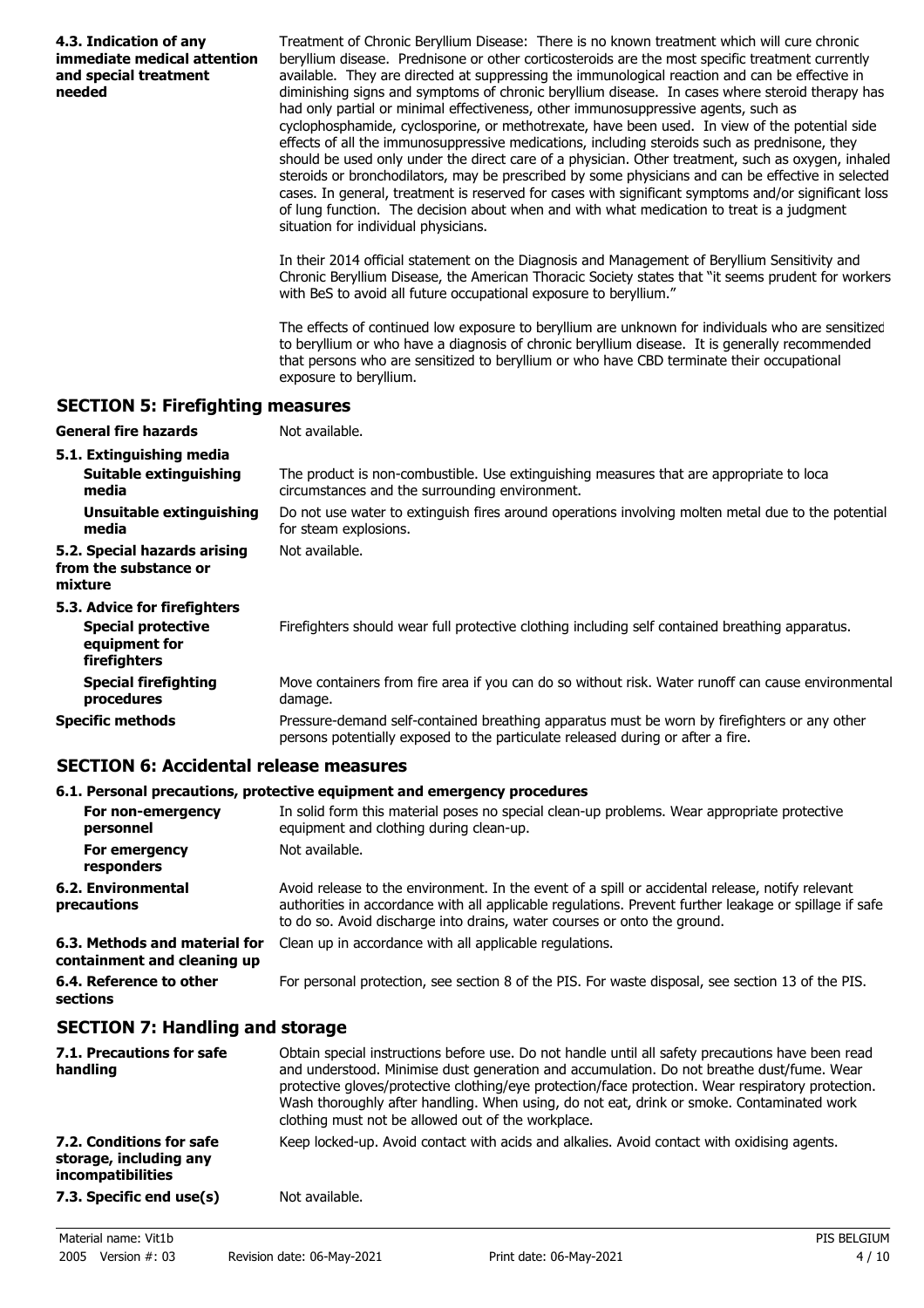# **SECTION 8: Exposure controls/personal protection**

#### **8.1. Control parameters**

#### **Occupational exposure limits**

| <b>Belgium. Exposure Limit Values</b><br><b>Components</b>       | <b>Type</b>                                                                                                                                                                                                                                                                                                                                                                                                                                                                                                                                                                                                                                                                                                                                  | <b>Value</b>                                                                                                                                                                                                                                                                                                                                                                                      | <b>Form</b>         |
|------------------------------------------------------------------|----------------------------------------------------------------------------------------------------------------------------------------------------------------------------------------------------------------------------------------------------------------------------------------------------------------------------------------------------------------------------------------------------------------------------------------------------------------------------------------------------------------------------------------------------------------------------------------------------------------------------------------------------------------------------------------------------------------------------------------------|---------------------------------------------------------------------------------------------------------------------------------------------------------------------------------------------------------------------------------------------------------------------------------------------------------------------------------------------------------------------------------------------------|---------------------|
| Beryllium (CAS 7440-41-7)                                        | <b>STEL</b>                                                                                                                                                                                                                                                                                                                                                                                                                                                                                                                                                                                                                                                                                                                                  | $0,01$ mg/m3                                                                                                                                                                                                                                                                                                                                                                                      |                     |
|                                                                  | <b>TWA</b>                                                                                                                                                                                                                                                                                                                                                                                                                                                                                                                                                                                                                                                                                                                                   | 0,00005 mg/m3                                                                                                                                                                                                                                                                                                                                                                                     |                     |
| COPPER FLAKES (COATED<br>WITH ALIPHATIC ACID)<br>(CAS 7440-50-8) | <b>TWA</b>                                                                                                                                                                                                                                                                                                                                                                                                                                                                                                                                                                                                                                                                                                                                   | 1 mg/m3                                                                                                                                                                                                                                                                                                                                                                                           | Dust and mist.      |
|                                                                  |                                                                                                                                                                                                                                                                                                                                                                                                                                                                                                                                                                                                                                                                                                                                              | $0,2$ mg/m3                                                                                                                                                                                                                                                                                                                                                                                       | Fume.               |
| NICKEL POWDER;<br>[PARTICLE DIAMETER <<br>1MM] (CAS 7440-02-0)   | <b>TWA</b>                                                                                                                                                                                                                                                                                                                                                                                                                                                                                                                                                                                                                                                                                                                                   | 1 mg/m3                                                                                                                                                                                                                                                                                                                                                                                           |                     |
| ZIRCONIUM POWDER, DRY<br>(NON PYROPHORIC) (CAS<br>7440-67-7)     | <b>STEL</b>                                                                                                                                                                                                                                                                                                                                                                                                                                                                                                                                                                                                                                                                                                                                  | 10 mg/m3                                                                                                                                                                                                                                                                                                                                                                                          |                     |
|                                                                  | <b>TWA</b>                                                                                                                                                                                                                                                                                                                                                                                                                                                                                                                                                                                                                                                                                                                                   | 5 mg/m $3$                                                                                                                                                                                                                                                                                                                                                                                        |                     |
| <b>Components</b>                                                | EU. OELs, Directive 2004/37/EC on carcinogen and mutagens from Annex III, Part A<br><b>Type</b>                                                                                                                                                                                                                                                                                                                                                                                                                                                                                                                                                                                                                                              | <b>Value</b>                                                                                                                                                                                                                                                                                                                                                                                      | <b>Form</b>         |
| Beryllium (CAS 7440-41-7)                                        | <b>TWA</b>                                                                                                                                                                                                                                                                                                                                                                                                                                                                                                                                                                                                                                                                                                                                   | $0,0002$ mg/m3                                                                                                                                                                                                                                                                                                                                                                                    | Inhalable fraction. |
| <b>Biological limit values</b>                                   | No biological exposure limits noted for the ingredient(s).                                                                                                                                                                                                                                                                                                                                                                                                                                                                                                                                                                                                                                                                                   |                                                                                                                                                                                                                                                                                                                                                                                                   |                     |
| <b>Recommended monitoring</b><br>procedures                      | acceptable level.                                                                                                                                                                                                                                                                                                                                                                                                                                                                                                                                                                                                                                                                                                                            | VENTILATION: Good general ventilation (typically 10 air changes per hour) should be used.<br>Ventilation rates should be matched to conditions. If applicable, use process enclosures, local<br>exhaust ventilation, or other engineering controls to maintain airborne levels below recommended<br>exposure limits. If exposure limits have not been established, maintain airborne levels to an |                     |
|                                                                  | Whenever possible, the use of local exhaust ventilation or other engineering controls is the<br>preferred method of controlling exposure to airborne particulate. Where utilized, exhaust inlets to<br>the ventilation system must be positioned as close as possible to the source of airborne generation.<br>Avoid disruption of the airflow in the area of a local exhaust inlet by equipment such as a<br>man-cooling fan. Check ventilation equipment regularly to ensure it is functioning properly. Provide<br>training on the use and operation of ventilation to all users. Use qualified professionals to design<br>and install ventilation systems.                                                                               |                                                                                                                                                                                                                                                                                                                                                                                                   |                     |
|                                                                  | WET METHODS: Machining operations are usually performed under a liquid lubricant/coolant flood<br>which assists in reducing airborne particulate. However, the cycling through of machine coolant<br>containing finely divided particulate in suspension can result in the concentration building to a point<br>where the particulate may become airborne during use. Certain processes such as sanding and<br>grinding may require complete hooded containment and local exhaust ventilation. Prevent coolant<br>from splashing onto floor areas, external structures or operators' clothing. Utilize a coolant filtering<br>system to remove particulate from the coolant.                                                                 |                                                                                                                                                                                                                                                                                                                                                                                                   |                     |
|                                                                  | WORK PRACTICES: Develop work practices and procedures that prevent particulate from coming<br>in contact with worker skin, hair, or personal clothing. If work practices and/or procedures are<br>ineffective in controlling airborne exposure or visual particulate from deposition on skin, hair, or<br>clothing, provide appropriate cleaning/washing facilities. Procedures should be written that clearly<br>communicate the facility's requirements for protective clothing and personal hygiene. These<br>clothing and personal hygiene requirements help keep particulate from being spread to<br>non-production areas or from being taken home by the worker. Never use compressed air to clean<br>work clothing or other surfaces. |                                                                                                                                                                                                                                                                                                                                                                                                   |                     |
|                                                                  | Fabrication processes may leave a residue of particulate on the surface of parts, products or<br>equipment that could result in employee exposure during subsequent material handling activities.<br>As necessary, clean loose particulate from parts between processing steps. As a standard hygiene<br>practice, wash hands before eating or smoking.                                                                                                                                                                                                                                                                                                                                                                                      |                                                                                                                                                                                                                                                                                                                                                                                                   |                     |
|                                                                  | HOUSEKEEPING: Use vacuum and wet cleaning methods for particulate removal from surfaces. Be<br>certain to de-energize electrical systems, as necessary, before beginning wet cleaning. Use vacuum<br>cleaners with high efficiency particulate air (HEPA). Do not use compressed air, brooms, or<br>conventional vacuum cleaners to remove particulate from surfaces as this activity can result in<br>elevated exposures to airborne particulate. Follow the manufacturer's instructions when performing<br>maintenance on HEPA filtered vacuums used to clean hazardous materials.                                                                                                                                                         |                                                                                                                                                                                                                                                                                                                                                                                                   |                     |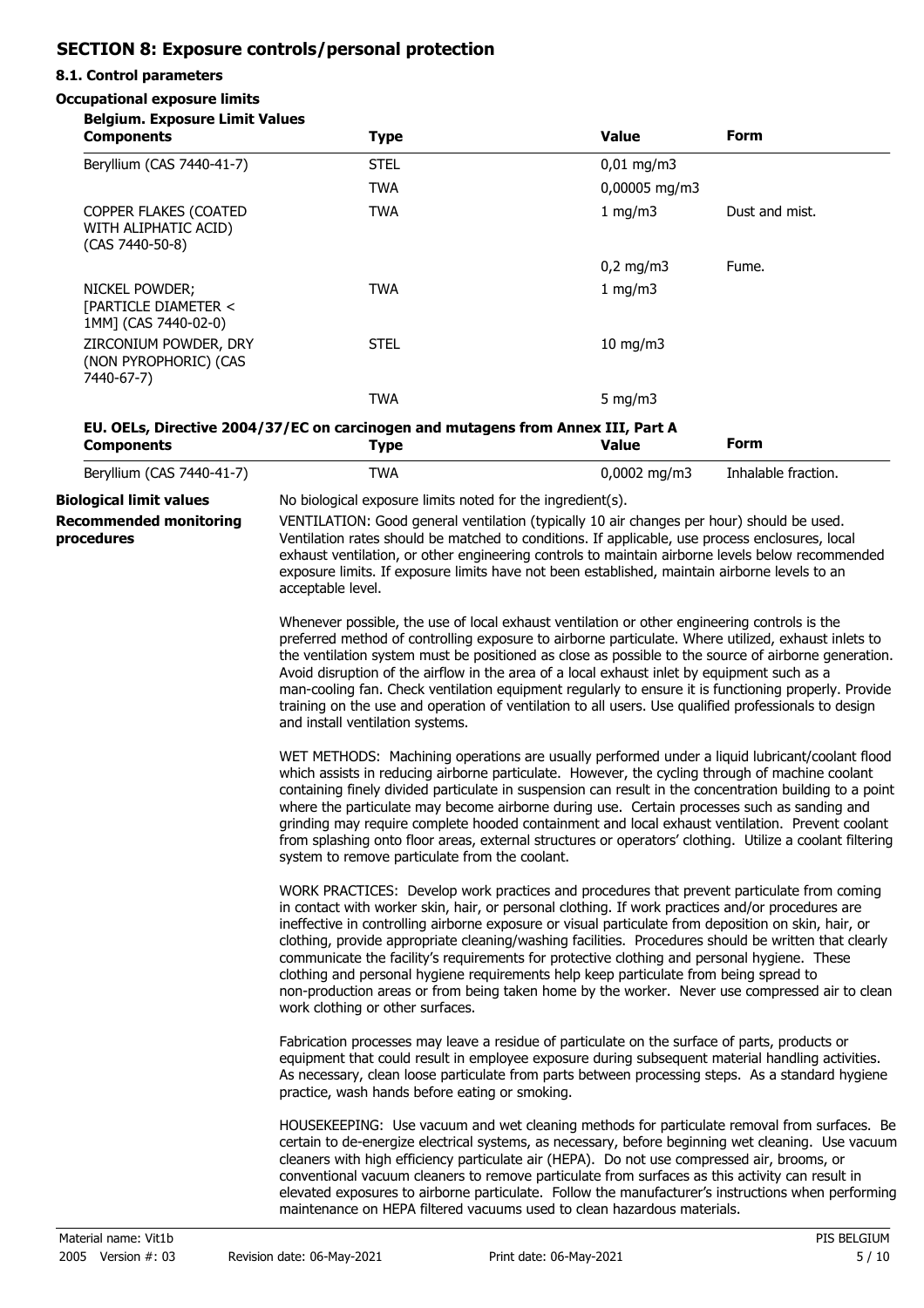| <b>Derived no effect levels</b><br>(DNELs)           | Not available.                                                                                                                                                                                                                                                                                                                                                                                                                                                                                                                                                                                                                                                                                                                                                                           |
|------------------------------------------------------|------------------------------------------------------------------------------------------------------------------------------------------------------------------------------------------------------------------------------------------------------------------------------------------------------------------------------------------------------------------------------------------------------------------------------------------------------------------------------------------------------------------------------------------------------------------------------------------------------------------------------------------------------------------------------------------------------------------------------------------------------------------------------------------|
| <b>Predicted no effect</b><br>concentrations (PNECs) | Not available.                                                                                                                                                                                                                                                                                                                                                                                                                                                                                                                                                                                                                                                                                                                                                                           |
| <b>Exposure guidelines</b>                           |                                                                                                                                                                                                                                                                                                                                                                                                                                                                                                                                                                                                                                                                                                                                                                                          |
| <b>Belgium OELs: Skin designation</b>                |                                                                                                                                                                                                                                                                                                                                                                                                                                                                                                                                                                                                                                                                                                                                                                                          |
| Beryllium (CAS 7440-41-7)                            | Can be absorbed through the skin.                                                                                                                                                                                                                                                                                                                                                                                                                                                                                                                                                                                                                                                                                                                                                        |
| 8.2. Exposure controls                               |                                                                                                                                                                                                                                                                                                                                                                                                                                                                                                                                                                                                                                                                                                                                                                                          |
| <b>Appropriate engineering</b><br>controls           | Ensure adequate ventilation, especially in confined areas.<br>Whenever possible, the use of local exhaust ventilation or other engineering controls is the<br>preferred method of controlling exposure to airborne particulate. Where utilized, exhaust inlets to<br>the ventilation system must be positioned as close as possible to the source of airborne generation.<br>Avoid disruption of the airflow in the area of a local exhaust inlet by equipment such as a<br>man-cooling fan. Check ventilation equipment regularly to ensure it is functioning properly. Provide<br>training on the use and operation of ventilation to all users. Use qualified professionals to design<br>and install ventilation systems.                                                             |
|                                                      | Individual protection measures, such as personal protective equipment                                                                                                                                                                                                                                                                                                                                                                                                                                                                                                                                                                                                                                                                                                                    |
| <b>General information</b>                           | Not available.                                                                                                                                                                                                                                                                                                                                                                                                                                                                                                                                                                                                                                                                                                                                                                           |
| Eye/face protection                                  | Wear approved safety glasses, goggles, face shield and/or welder's helmet when risk of eye injury<br>is present, particularly during operations that generate dust, mist or fume.                                                                                                                                                                                                                                                                                                                                                                                                                                                                                                                                                                                                        |
| <b>Skin protection</b>                               |                                                                                                                                                                                                                                                                                                                                                                                                                                                                                                                                                                                                                                                                                                                                                                                          |
| - Hand protection                                    | Wear gloves to prevent contact with particulate or solutions. Wear gloves to prevent metal cuts and<br>skin abrasions during handling.                                                                                                                                                                                                                                                                                                                                                                                                                                                                                                                                                                                                                                                   |
| - Other                                              | Personal protection equipment should be chosen according to the CEN standards and in discussion<br>with the supplier of the personal protective equipment. Protective overgarments or work clothing<br>must be worn by persons who may become contaminated with particulate during activities. Skin<br>contact with this material may cause, in some sensitive individuals, an allergic dermal response.<br>Particulate that becomes lodged under the skin has the potential to induce sensitization and skin<br>lesions.                                                                                                                                                                                                                                                                |
| <b>Respiratory protection</b>                        | When airborne exposures exceed or have the potential to exceed the occupational exposure limits,<br>approved respirators must be used as specified by an Industrial Hygienist or other qualified<br>professional. Respirator users must be medically evaluated to determine if they are physically<br>capable of wearing a respirator. Quantitative and/or qualitative fit testing and respirator training<br>must be satisfactorily completed by all personnel prior to respirator use. Users of tight fitting<br>respirators must be clean shaven on those areas of the face where the respirator seal contacts the<br>face. Use pressure-demand airline respirators when performing jobs with high potential exposures<br>such as changing filters in a baghouse air cleaning device. |
| <b>Thermal hazards</b>                               | Not applicable.                                                                                                                                                                                                                                                                                                                                                                                                                                                                                                                                                                                                                                                                                                                                                                          |
| <b>Hygiene measures</b>                              | Handle in accordance with good industrial hygiene and safety practices.                                                                                                                                                                                                                                                                                                                                                                                                                                                                                                                                                                                                                                                                                                                  |
| <b>Environmental exposure</b><br>controls            | Environmental manager must be informed of all major releases.                                                                                                                                                                                                                                                                                                                                                                                                                                                                                                                                                                                                                                                                                                                            |

## **SECTION 9: Physical and chemical properties**

## **9.1. Information on basic physical and chemical properties**

| <b>Appearance</b>                                          |                               |  |
|------------------------------------------------------------|-------------------------------|--|
| <b>Physical state</b>                                      | Solid.                        |  |
| Form                                                       | Various shapes.               |  |
| Colour                                                     | Metallic.                     |  |
| Odour                                                      | Not applicable.               |  |
| <b>Odour threshold</b>                                     | Not applicable.               |  |
| рH                                                         | Not applicable.               |  |
| <b>Melting point/freezing point</b>                        | 1083 °C (1981,4 °F) estimated |  |
| Initial boiling point and<br>boiling range                 | 2468 °C (4474,4 °F) estimated |  |
| Flash point                                                | Not applicable.               |  |
| <b>Evaporation rate</b>                                    | Not applicable.               |  |
| Flammability (solid, gas)                                  | Not applicable.               |  |
| Upper/lower flammability or explosive limits               |                               |  |
| <b>Flammability limit - lower</b> Not applicable.<br>(9/0) |                               |  |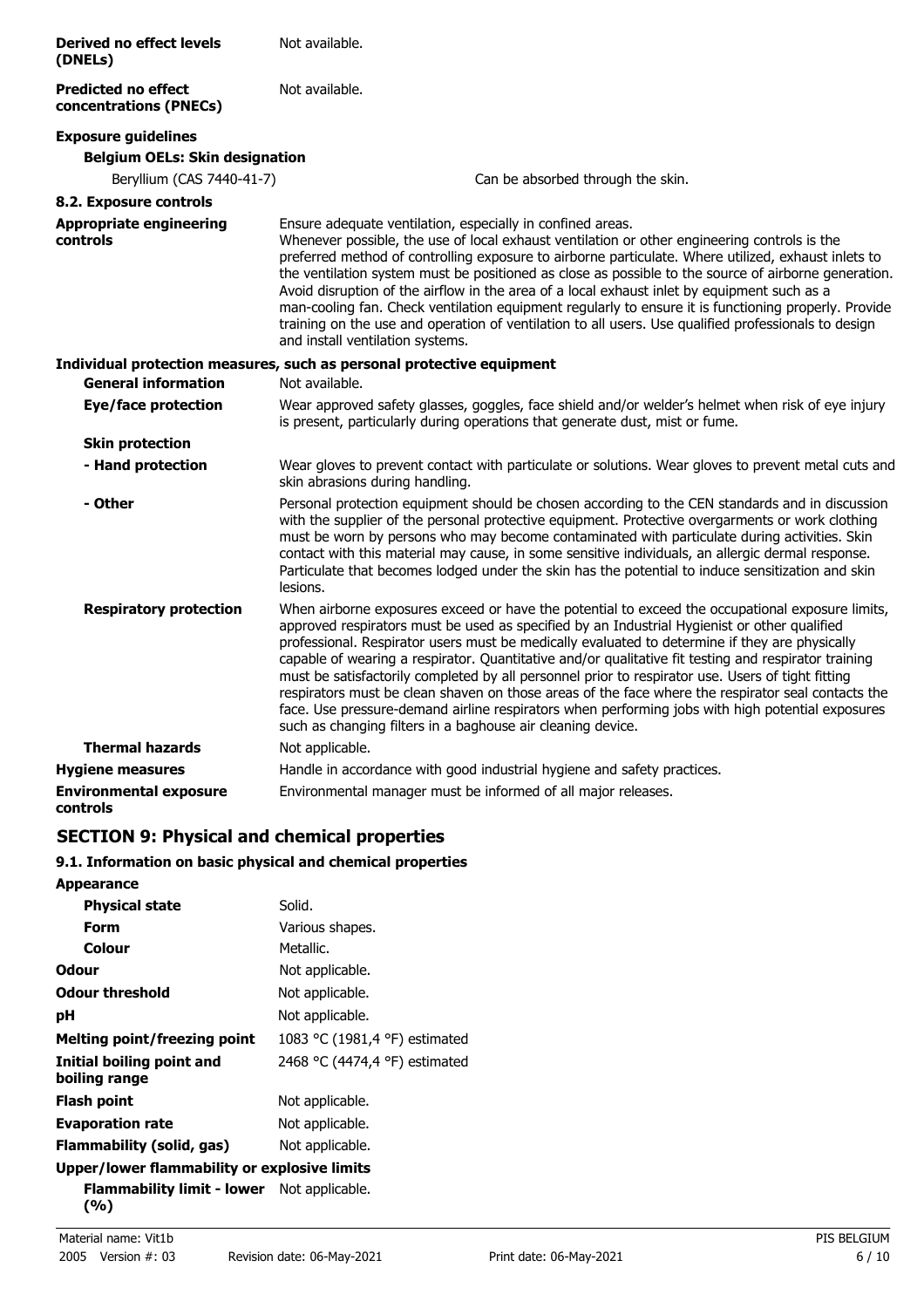| <b>Flammability limit -</b><br>upper $(\%)$       | Not applicable.      |
|---------------------------------------------------|----------------------|
| <b>Explosive limit - lower (</b><br>%)            | Not applicable.      |
| <b>Explosive limit - upper</b><br>(%)             | Not applicable.      |
| Vapour pressure                                   | 0,39 hPa estimated   |
| <b>Vapour density</b>                             | Not applicable.      |
| <b>Relative density</b>                           | Not applicable.      |
| Solubility(ies)                                   |                      |
| Solubility (water)                                | Not applicable.      |
| <b>Partition coefficient</b><br>(n-octanol/water) | Not available.       |
| <b>Auto-ignition temperature</b>                  | Not available.       |
| <b>Decomposition temperature</b>                  | Not applicable.      |
| Viscosity                                         | Not applicable.      |
| <b>Explosive properties</b>                       | Not explosive.       |
| <b>Oxidising properties</b>                       | Not oxidising.       |
| 9.2. Other information                            |                      |
| <b>Density</b>                                    | 7,00 g/cm3 estimated |
| <b>Specific gravity</b>                           | 7 estimated          |

## **SECTION 10: Stability and reactivity**

| 10.1. Reactivity                            | Not available.                                                  |
|---------------------------------------------|-----------------------------------------------------------------|
| 10.2. Chemical stability                    | Material is stable under normal conditions.                     |
| 10.3. Possibility of hazardous<br>reactions | Hazardous polymerisation does not occur.                        |
| 10.4. Conditions to avoid                   | Avoid dust formation. Contact with acids. Contact with alkalis. |
| 10.5. Incompatible materials                | Strong acids, alkalies and oxidizing agents.                    |
| 10.6. Hazardous<br>decomposition products   | No hazardous decomposition products are known.                  |

## **SECTION 11: Toxicological information**

**General information CCCUPATION** Occupational exposure to the substance or mixture may cause adverse effects.

#### **Information on likely routes of exposure**

| THROUGHLOUD ON TIKETY TOULES OF EXPOSULE   |                                                                                         |
|--------------------------------------------|-----------------------------------------------------------------------------------------|
| <b>Inhalation</b>                          | May cause damage to organs (respiratory system) through prolonged or repeated exposure. |
| <b>Skin contact</b>                        | May cause an allergic skin reaction.                                                    |
| Eye contact                                | Not likely, due to the form of the product.                                             |
| <b>Ingestion</b>                           | Not likely, due to the form of the product.                                             |
| <b>Symptoms</b>                            | Respiratory disorder.                                                                   |
| 11.1. Information on toxicological effects |                                                                                         |
| <b>Acute toxicity</b>                      | Based on available data, the classification criteria are not met.                       |
| <b>Skin corrosion/irritation</b>           | May cause allergic skin reaction.                                                       |
| Serious eye damage/eye<br>irritation       | Harmful in contact with eyes.                                                           |
| <b>Respiratory sensitisation</b>           | May cause damage to organs (respiratory system) through prolonged or repeated exposure. |
| <b>Skin sensitisation</b>                  | May cause an allergic skin reaction.                                                    |
| <b>Germ cell mutagenicity</b>              | Due to lack of data the classification is not possible.                                 |
| Carcinogenicity                            | Cancer hazard.                                                                          |
|                                            | <b>IARC Monographs. Overall Evaluation of Carcinogenicity</b>                           |
| Bervllium (CAS 7440-41-7)                  | Carcinogenic to humans.                                                                 |

| Beryllium (CAS 7440-41-7)                |                 | 1 Carcinogenic to humans.           |
|------------------------------------------|-----------------|-------------------------------------|
| NICKEL POWDER: [PARTICLE DIAMETER < 1MM] |                 | 2B Possibly carcinogenic to humans. |
| $(CAS 7440-02-0)$                        |                 |                                     |
| Reproductive toxicity                    | Not classified. |                                     |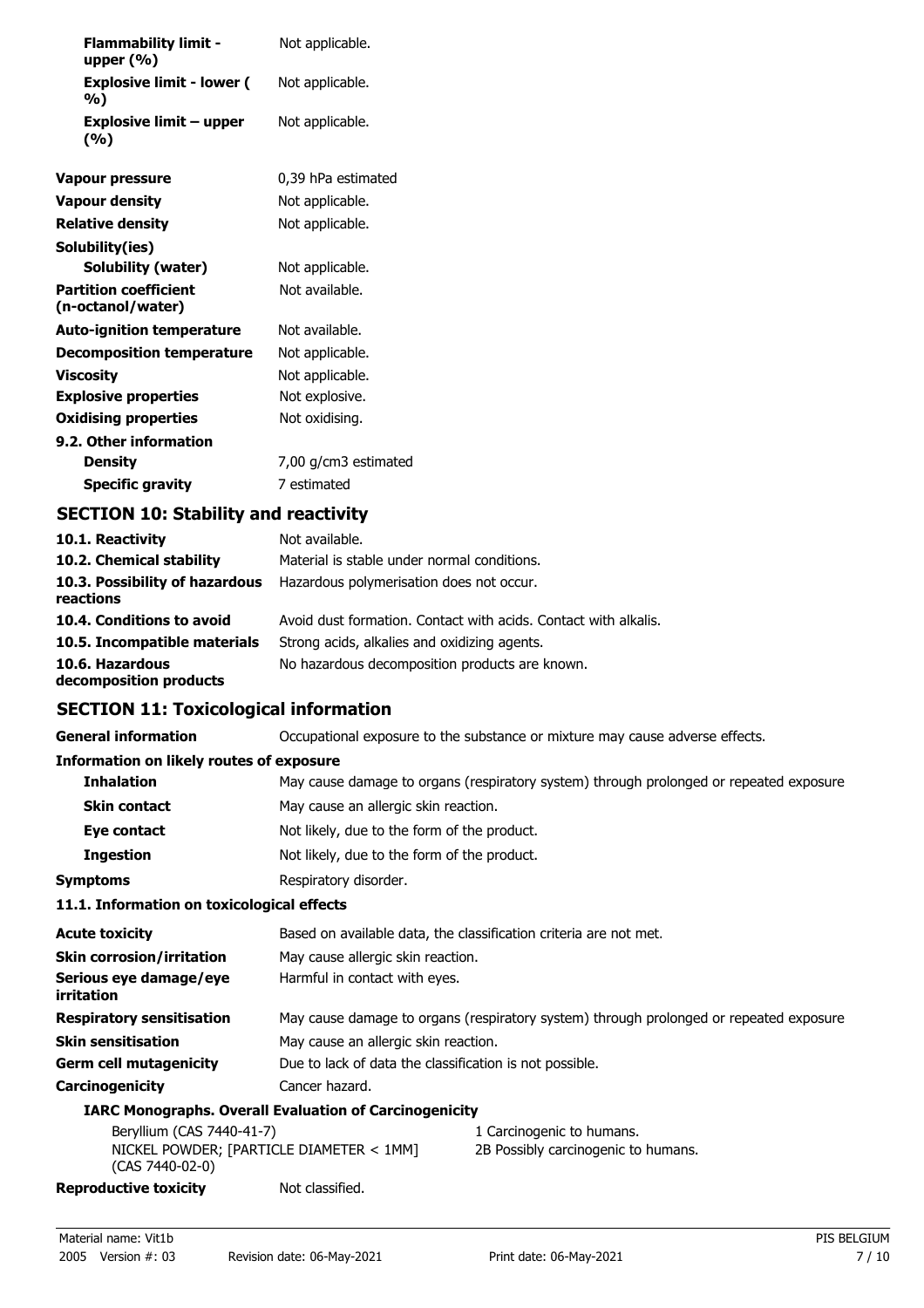| Specific target organ toxicity<br>- single exposure   | Not classified.                                                                                          |
|-------------------------------------------------------|----------------------------------------------------------------------------------------------------------|
| Specific target organ toxicity<br>- repeated exposure | May cause damage to organs (respiratory system) through prolonged or repeated exposure by<br>inhalation. |
| <b>Aspiration hazard</b>                              | Due to lack of data the classification is not possible.                                                  |
| Mixture versus substance<br>information               | Not available.                                                                                           |
| <b>Other information</b>                              | Symptoms may be delayed.                                                                                 |

## **SECTION 12: Ecological information**

## **12.1. Toxicity**

| <b>Product</b>                                             |                                                                                                                                                                                                                                                                                                                                                                           | <b>Species</b>                                                               | <b>Test Results</b>             |
|------------------------------------------------------------|---------------------------------------------------------------------------------------------------------------------------------------------------------------------------------------------------------------------------------------------------------------------------------------------------------------------------------------------------------------------------|------------------------------------------------------------------------------|---------------------------------|
| Vit1b                                                      |                                                                                                                                                                                                                                                                                                                                                                           |                                                                              |                                 |
| <b>Aquatic</b>                                             |                                                                                                                                                                                                                                                                                                                                                                           |                                                                              |                                 |
| Acute                                                      |                                                                                                                                                                                                                                                                                                                                                                           |                                                                              |                                 |
| Fish                                                       | <b>LC50</b>                                                                                                                                                                                                                                                                                                                                                               | Fish                                                                         | 0,2163 mg/l, 96 hours estimated |
| <b>Components</b>                                          |                                                                                                                                                                                                                                                                                                                                                                           | <b>Species</b>                                                               | <b>Test Results</b>             |
| COPPER FLAKES (COATED WITH ALIPHATIC ACID) (CAS 7440-50-8) |                                                                                                                                                                                                                                                                                                                                                                           |                                                                              |                                 |
| <b>Aquatic</b>                                             |                                                                                                                                                                                                                                                                                                                                                                           |                                                                              |                                 |
| Acute                                                      |                                                                                                                                                                                                                                                                                                                                                                           |                                                                              |                                 |
| Crustacea                                                  | <b>EC50</b>                                                                                                                                                                                                                                                                                                                                                               | Blue crab (Callinectes sapidus)                                              | $0,0031$ mg/l                   |
| Fish                                                       | <b>LC50</b>                                                                                                                                                                                                                                                                                                                                                               | Fathead minnow (Pimephales promelas) 0,0219 - 0,0446 mg/l, 96 hours          |                                 |
| NICKEL POWDER; [PARTICLE DIAMETER < 1MM] (CAS 7440-02-0)   |                                                                                                                                                                                                                                                                                                                                                                           |                                                                              |                                 |
| <b>Aquatic</b>                                             |                                                                                                                                                                                                                                                                                                                                                                           |                                                                              |                                 |
| Acute                                                      |                                                                                                                                                                                                                                                                                                                                                                           |                                                                              |                                 |
| Fish                                                       | <b>LC50</b>                                                                                                                                                                                                                                                                                                                                                               | Rainbow trout, donaldson trout<br>(Oncorhynchus mykiss)                      | $0.06$ mg/l, 4 days             |
|                                                            |                                                                                                                                                                                                                                                                                                                                                                           | * Estimates for product may be based on additional component data not shown. |                                 |
| 12.2. Persistence and<br>degradability                     |                                                                                                                                                                                                                                                                                                                                                                           | No data is available on the degradability of this product.                   |                                 |
| 12.3. Bioaccumulative<br>potential                         | Not available.                                                                                                                                                                                                                                                                                                                                                            |                                                                              |                                 |
| <b>Partition coefficient</b><br>n-octanol/water (log Kow)  | Not available.                                                                                                                                                                                                                                                                                                                                                            |                                                                              |                                 |
| <b>Bioconcentration factor (BCF)</b>                       | Not available.                                                                                                                                                                                                                                                                                                                                                            |                                                                              |                                 |
| 12.4. Mobility in soil                                     | Not available.                                                                                                                                                                                                                                                                                                                                                            |                                                                              |                                 |
| 12.5. Results of PBT and<br><b>vPvB</b> assessment         | Not a PBT or vPvB substance or mixture.                                                                                                                                                                                                                                                                                                                                   |                                                                              |                                 |
| 12.6. Other adverse effects                                | Not available.                                                                                                                                                                                                                                                                                                                                                            |                                                                              |                                 |
| <b>SECTION 13: Disposal considerations</b>                 |                                                                                                                                                                                                                                                                                                                                                                           |                                                                              |                                 |
| 13.1. Waste treatment methods                              |                                                                                                                                                                                                                                                                                                                                                                           |                                                                              |                                 |
| <b>Residual waste</b>                                      | Empty containers or liners may retain some product residues. This material and its container must<br>be disposed of in a safe manner (see: Disposal instructions).                                                                                                                                                                                                        |                                                                              |                                 |
| <b>Contaminated packaging</b>                              | Empty containers should be taken to an approved waste handling site for recycling or disposal.<br>Since emptied containers may retain product residue, follow label warnings even after container is<br>emptied.                                                                                                                                                          |                                                                              |                                 |
| <b>EU waste code</b>                                       | The Waste code should be assigned in discussion between the user, the producer and the waste<br>disposal company. Waste codes should be assigned by the user based on the application for which<br>the product was used.                                                                                                                                                  |                                                                              |                                 |
| <b>Disposal</b><br>methods/information                     | Material should be recycled if possible. Disposal recommendations are based on material as<br>supplied. Disposal must be in accordance with current applicable laws and regulations, and material<br>characteristics at time of disposal. When this product as supplied is to be discarded as waste, it<br>does not meet the definition of a RCRA waste under 40 CFR 261. |                                                                              |                                 |

## **SECTION 14: Transport information**

#### **ADR**

14.1. - 14.6.: Not regulated as dangerous goods.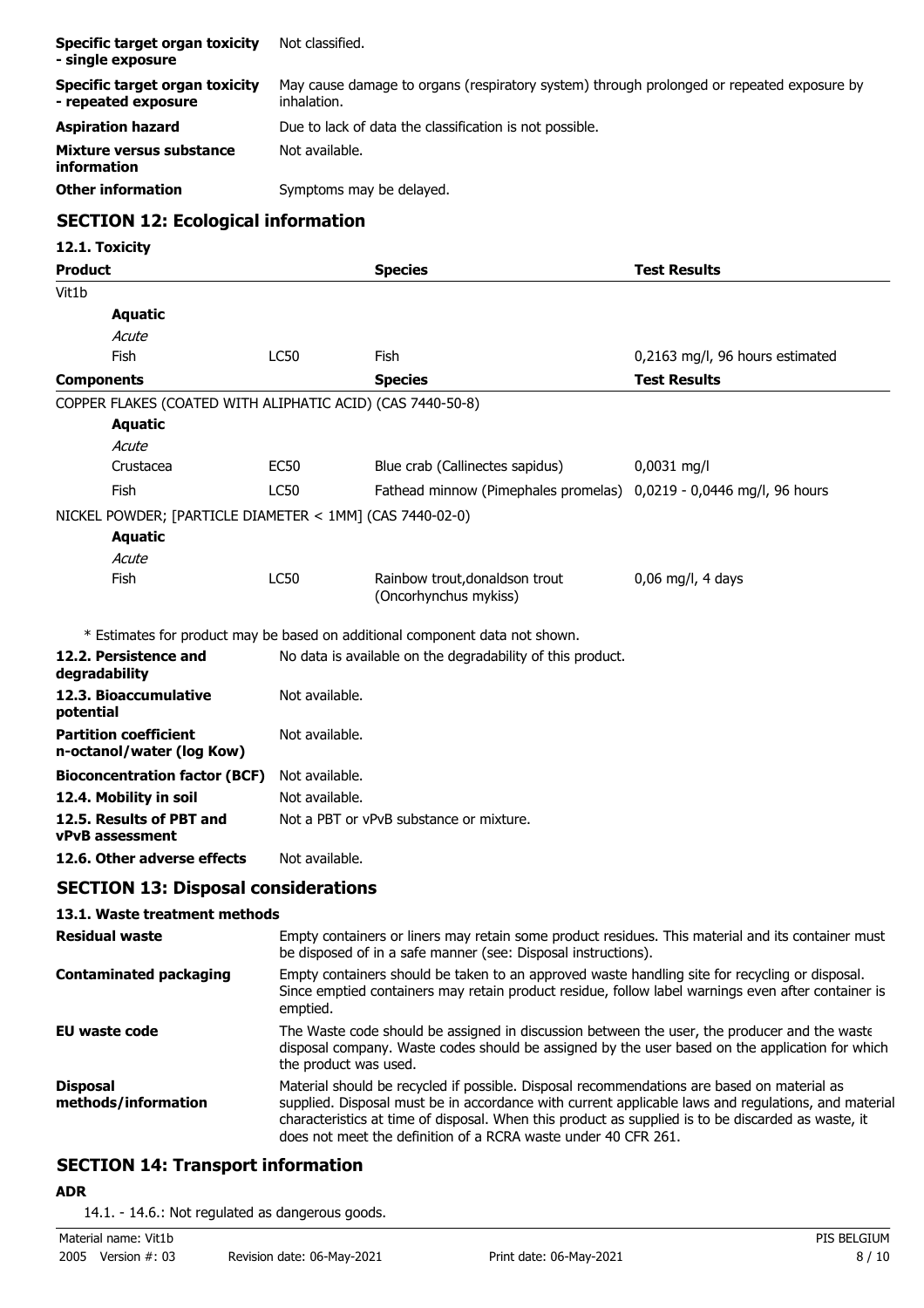## **RID**

14.1. - 14.6.: Not regulated as dangerous goods.

## **ADN**

14.1. - 14.6.: Not regulated as dangerous goods.

## **IATA**

14.1. - 14.6.: Not regulated as dangerous goods.

### **IMDG**

14.1. - 14.6.: Not regulated as dangerous goods.

## **SECTION 15: Regulatory information**

**15.1. Safety, health and environmental regulations/legislation specific for the substance or mixture**

## **EU regulations**

**Regulation (EC) No. 1005/2009 on substances that deplete the ozone layer, Annex I and II, as amended** Not listed.

**Regulation (EU) 2019/1021 On persistent organic pollutants (recast), as amended**

Not listed.

**Regulation (EU) No. 649/2012 concerning the export and import of dangerous chemicals, Annex I, Part 1 as amended**

Not listed.

**Regulation (EU) No. 649/2012 concerning the export and import of dangerous chemicals, Annex I, Part 2 as amended**

Not listed.

**Regulation (EU) No. 649/2012 concerning the export and import of dangerous chemicals, Annex I, Part 3 as amended**

Not listed.

**Regulation (EU) No. 649/2012 concerning the export and import of dangerous chemicals, Annex V as amended** Not listed.

**Regulation (EC) No. 166/2006 Annex II Pollutant Release and Transfer Registry, as amended**

COPPER FLAKES (COATED WITH ALIPHATIC ACID) (CAS 7440-50-8)

NICKEL POWDER; [PARTICLE DIAMETER < 1MM] (CAS 7440-02-0)

#### **Regulation (EC) No. 1907/2006, REACH Article 59(10) Candidate List as currently published by ECHA** Not listed.

#### **Authorisations**

**Regulation (EC) No. 1907/2006, REACH Annex XIV Substances subject to authorization, as amended** Not listed.

# **Restrictions on use**

**Regulation (EC) No. 1907/2006, REACH Annex XVII Substances subject to restriction on marketing and use as amended**

Beryllium (CAS 7440-41-7) NICKEL POWDER; [PARTICLE DIAMETER < 1MM] (CAS 7440-02-0) ZIRCONIUM POWDER, DRY (NON PYROPHORIC) (CAS 7440-67-7)

**Directive 2004/37/EC: on the protection of workers from the risks related to exposure to carcinogens and mutagens at work, as amended.**

Beryllium (CAS 7440-41-7)

#### **Other EU regulations**

#### **Directive 2012/18/EU on major accident hazards involving dangerous substances, as amended**

Beryllium (CAS 7440-41-7) COPPER FLAKES (COATED WITH ALIPHATIC ACID) (CAS 7440-50-8) ZIRCONIUM POWDER, DRY (NON PYROPHORIC) (CAS 7440-67-7)

**National regulations** Follow national regulation for work with chemical agents.

| 15.2. Chemical safety |  |
|-----------------------|--|
| assessment            |  |

# Not available.

## **SECTION 16: Other information**

| <b>List of abbreviations</b> | Not available. |
|------------------------------|----------------|
| <b>References</b>            | Not available. |